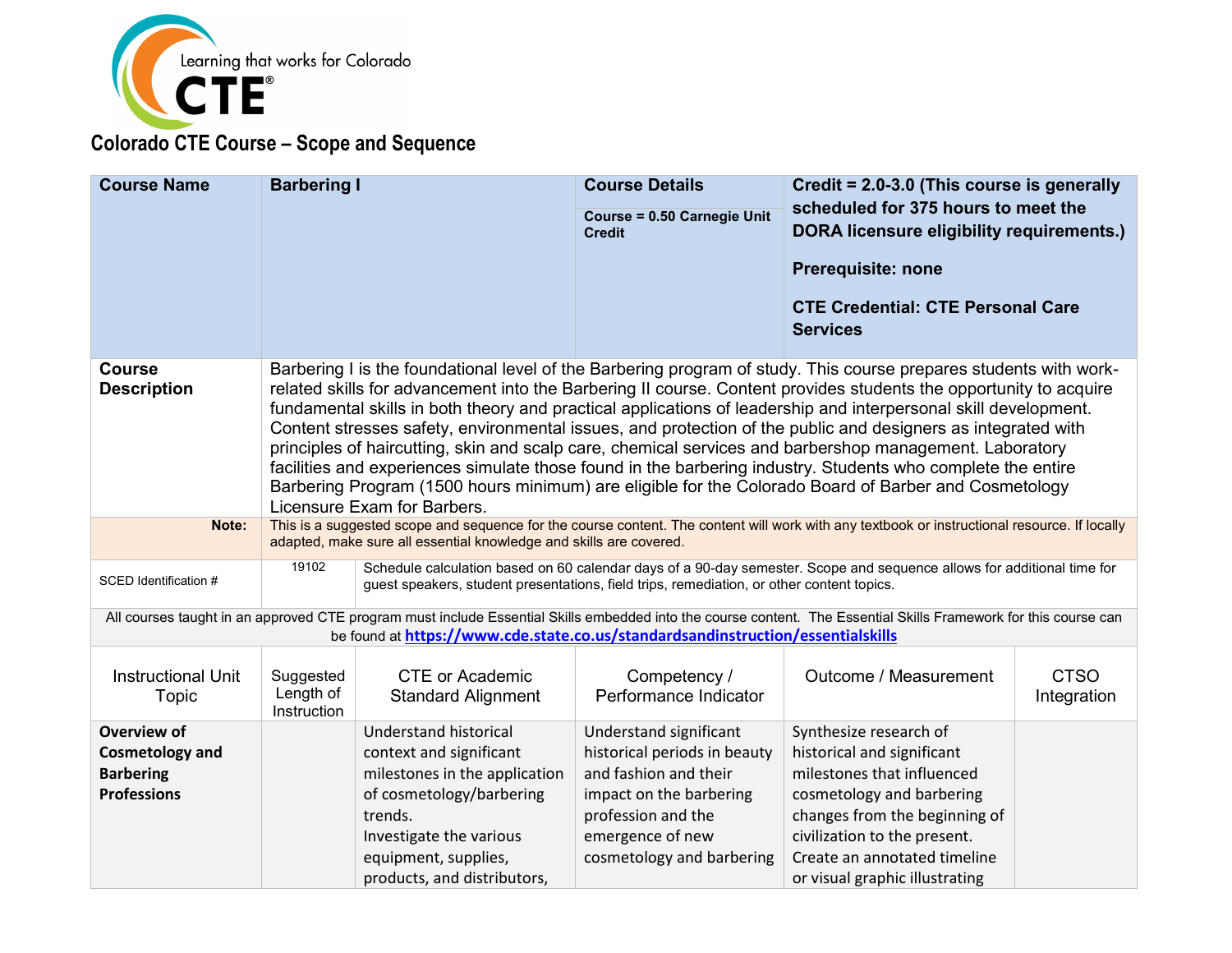

| and manufacturers, and that<br>represent the<br>beauty/barbering industry.<br>Describe importance of<br>keeping up with new trends,<br>technologies, product<br>development, new<br>equipment, and services for<br>clients. | trends and techniques.<br>Student is expected to:<br>(A) Identify major<br>milestones and<br>contributors to the<br>beauty/barber industry;<br>(B) Discuss historical time<br>periods and their influence<br>on modern trends;<br>(C) Explain the benefits of<br>keeping up with the trends,<br>technologies and new<br>products for treatment<br>plans; and<br>(D) Review new trends,<br>technologies, product<br>development, equipment,<br>and services with a<br>benefit/cost analysis<br>perspective. | significant time periods and<br>major impacts of those trends<br>on the progression of various<br>styles. Use academic research<br>and news media citing specific<br>textual evidence from<br>research.<br>Research and summarize in a<br>clear and coherent<br>informational artifact (e.g., a<br>brochure, poster, fact sheet,<br>narrative, or presentation) the<br>major influential individuals<br>(historical and current<br>professionals) of the<br>professional beauty/barber<br>industry and their<br>contributions to the industry.<br>Include the artists' names,<br>major contributions, and<br>examples of their works. |  |
|-----------------------------------------------------------------------------------------------------------------------------------------------------------------------------------------------------------------------------|------------------------------------------------------------------------------------------------------------------------------------------------------------------------------------------------------------------------------------------------------------------------------------------------------------------------------------------------------------------------------------------------------------------------------------------------------------------------------------------------------------|---------------------------------------------------------------------------------------------------------------------------------------------------------------------------------------------------------------------------------------------------------------------------------------------------------------------------------------------------------------------------------------------------------------------------------------------------------------------------------------------------------------------------------------------------------------------------------------------------------------------------------------|--|
|                                                                                                                                                                                                                             |                                                                                                                                                                                                                                                                                                                                                                                                                                                                                                            |                                                                                                                                                                                                                                                                                                                                                                                                                                                                                                                                                                                                                                       |  |
|                                                                                                                                                                                                                             |                                                                                                                                                                                                                                                                                                                                                                                                                                                                                                            |                                                                                                                                                                                                                                                                                                                                                                                                                                                                                                                                                                                                                                       |  |
|                                                                                                                                                                                                                             |                                                                                                                                                                                                                                                                                                                                                                                                                                                                                                            |                                                                                                                                                                                                                                                                                                                                                                                                                                                                                                                                                                                                                                       |  |
|                                                                                                                                                                                                                             |                                                                                                                                                                                                                                                                                                                                                                                                                                                                                                            |                                                                                                                                                                                                                                                                                                                                                                                                                                                                                                                                                                                                                                       |  |
|                                                                                                                                                                                                                             |                                                                                                                                                                                                                                                                                                                                                                                                                                                                                                            |                                                                                                                                                                                                                                                                                                                                                                                                                                                                                                                                                                                                                                       |  |
|                                                                                                                                                                                                                             |                                                                                                                                                                                                                                                                                                                                                                                                                                                                                                            |                                                                                                                                                                                                                                                                                                                                                                                                                                                                                                                                                                                                                                       |  |
|                                                                                                                                                                                                                             |                                                                                                                                                                                                                                                                                                                                                                                                                                                                                                            |                                                                                                                                                                                                                                                                                                                                                                                                                                                                                                                                                                                                                                       |  |
|                                                                                                                                                                                                                             |                                                                                                                                                                                                                                                                                                                                                                                                                                                                                                            |                                                                                                                                                                                                                                                                                                                                                                                                                                                                                                                                                                                                                                       |  |
|                                                                                                                                                                                                                             |                                                                                                                                                                                                                                                                                                                                                                                                                                                                                                            |                                                                                                                                                                                                                                                                                                                                                                                                                                                                                                                                                                                                                                       |  |
|                                                                                                                                                                                                                             |                                                                                                                                                                                                                                                                                                                                                                                                                                                                                                            |                                                                                                                                                                                                                                                                                                                                                                                                                                                                                                                                                                                                                                       |  |
|                                                                                                                                                                                                                             |                                                                                                                                                                                                                                                                                                                                                                                                                                                                                                            |                                                                                                                                                                                                                                                                                                                                                                                                                                                                                                                                                                                                                                       |  |
|                                                                                                                                                                                                                             |                                                                                                                                                                                                                                                                                                                                                                                                                                                                                                            |                                                                                                                                                                                                                                                                                                                                                                                                                                                                                                                                                                                                                                       |  |
|                                                                                                                                                                                                                             |                                                                                                                                                                                                                                                                                                                                                                                                                                                                                                            |                                                                                                                                                                                                                                                                                                                                                                                                                                                                                                                                                                                                                                       |  |
|                                                                                                                                                                                                                             |                                                                                                                                                                                                                                                                                                                                                                                                                                                                                                            | Examples of significant                                                                                                                                                                                                                                                                                                                                                                                                                                                                                                                                                                                                               |  |
|                                                                                                                                                                                                                             |                                                                                                                                                                                                                                                                                                                                                                                                                                                                                                            | contributors include, but not                                                                                                                                                                                                                                                                                                                                                                                                                                                                                                                                                                                                         |  |
|                                                                                                                                                                                                                             |                                                                                                                                                                                                                                                                                                                                                                                                                                                                                                            | limited to:                                                                                                                                                                                                                                                                                                                                                                                                                                                                                                                                                                                                                           |  |
|                                                                                                                                                                                                                             |                                                                                                                                                                                                                                                                                                                                                                                                                                                                                                            | a. A.B. Moler                                                                                                                                                                                                                                                                                                                                                                                                                                                                                                                                                                                                                         |  |
|                                                                                                                                                                                                                             |                                                                                                                                                                                                                                                                                                                                                                                                                                                                                                            | b. Mathew Andis                                                                                                                                                                                                                                                                                                                                                                                                                                                                                                                                                                                                                       |  |
|                                                                                                                                                                                                                             |                                                                                                                                                                                                                                                                                                                                                                                                                                                                                                            | c. Winston Strickland                                                                                                                                                                                                                                                                                                                                                                                                                                                                                                                                                                                                                 |  |
|                                                                                                                                                                                                                             |                                                                                                                                                                                                                                                                                                                                                                                                                                                                                                            | d. Mollie Edmonds                                                                                                                                                                                                                                                                                                                                                                                                                                                                                                                                                                                                                     |  |
|                                                                                                                                                                                                                             |                                                                                                                                                                                                                                                                                                                                                                                                                                                                                                            | Identify and compare ancient                                                                                                                                                                                                                                                                                                                                                                                                                                                                                                                                                                                                          |  |
|                                                                                                                                                                                                                             |                                                                                                                                                                                                                                                                                                                                                                                                                                                                                                            | methods that have evolved                                                                                                                                                                                                                                                                                                                                                                                                                                                                                                                                                                                                             |  |
|                                                                                                                                                                                                                             |                                                                                                                                                                                                                                                                                                                                                                                                                                                                                                            | into techniques being used                                                                                                                                                                                                                                                                                                                                                                                                                                                                                                                                                                                                            |  |
|                                                                                                                                                                                                                             |                                                                                                                                                                                                                                                                                                                                                                                                                                                                                                            | today. Indicate and compare                                                                                                                                                                                                                                                                                                                                                                                                                                                                                                                                                                                                           |  |
|                                                                                                                                                                                                                             |                                                                                                                                                                                                                                                                                                                                                                                                                                                                                                            | distinguishing features of                                                                                                                                                                                                                                                                                                                                                                                                                                                                                                                                                                                                            |  |
|                                                                                                                                                                                                                             |                                                                                                                                                                                                                                                                                                                                                                                                                                                                                                            | cosmetics and hair styles used                                                                                                                                                                                                                                                                                                                                                                                                                                                                                                                                                                                                        |  |
|                                                                                                                                                                                                                             |                                                                                                                                                                                                                                                                                                                                                                                                                                                                                                            | in ancient times to features                                                                                                                                                                                                                                                                                                                                                                                                                                                                                                                                                                                                          |  |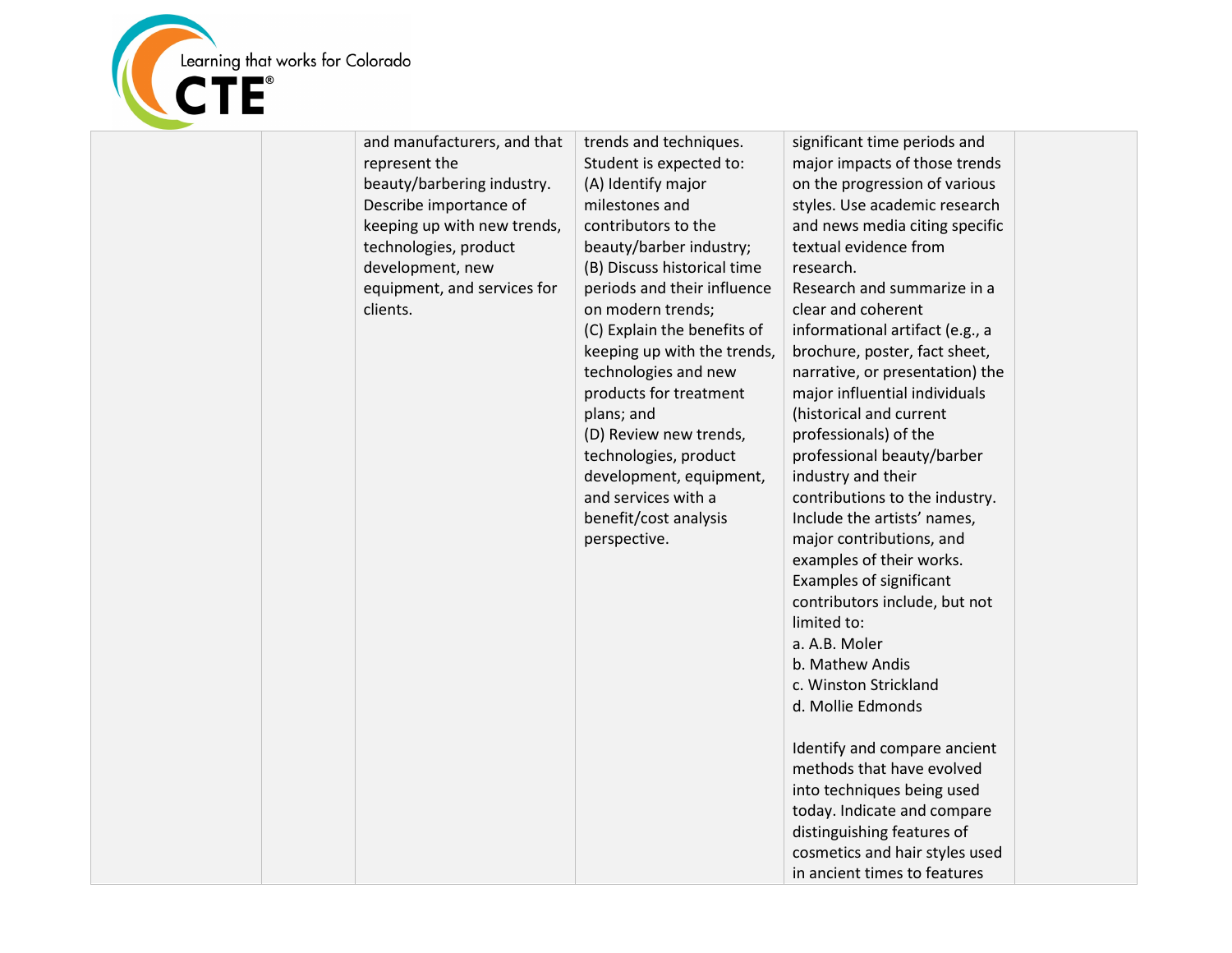

|                           |                                                                                                                                                                                                                                                      |                                                                                                                                                                                                                                                                                                                                                                                       | found today. Compare and<br>contrast the dramatic changes<br>in cosmetic and hair styles and<br>treatments. Develop claim(s)<br>and counterclaim(s) giving<br>reasoning behind the changes<br>while supplying data and text-<br>based evidence.<br>Articulate why a knowledge of<br>history in<br>cosmetology/barbering can<br>help predict upcoming trends.<br>Research various credible<br>sources and summarize the                                                                 |                     |
|---------------------------|------------------------------------------------------------------------------------------------------------------------------------------------------------------------------------------------------------------------------------------------------|---------------------------------------------------------------------------------------------------------------------------------------------------------------------------------------------------------------------------------------------------------------------------------------------------------------------------------------------------------------------------------------|----------------------------------------------------------------------------------------------------------------------------------------------------------------------------------------------------------------------------------------------------------------------------------------------------------------------------------------------------------------------------------------------------------------------------------------------------------------------------------------|---------------------|
|                           |                                                                                                                                                                                                                                                      |                                                                                                                                                                                                                                                                                                                                                                                       | intended result of a prediction<br>in an explanatory essay,                                                                                                                                                                                                                                                                                                                                                                                                                            |                     |
|                           |                                                                                                                                                                                                                                                      |                                                                                                                                                                                                                                                                                                                                                                                       | informational artifact, or                                                                                                                                                                                                                                                                                                                                                                                                                                                             |                     |
|                           |                                                                                                                                                                                                                                                      |                                                                                                                                                                                                                                                                                                                                                                                       | presentation.                                                                                                                                                                                                                                                                                                                                                                                                                                                                          |                     |
| <b>Career Development</b> | Develop an education and<br>career plan aligned with<br>personal goals.<br>Integrate multiple sources of<br>career information from<br>diverse formats to make<br>informed career decisions,<br>solve problems, and manage<br>personal career plans. | Explore and engage in<br>career development<br>activities. Student is<br>expected to:<br>(A) investigate<br>employment opportunities,<br>including entrepreneurship<br>and shop<br>ownership/management;<br>(B) evaluate data or<br>outcome of a broad range<br>of personal care services;<br>and<br>(C) understand career<br>pathways and training and<br>licensing requirements for | Compile and analyze career<br>pathways and the potential of<br>income within the<br>cosmetology program of study<br>locally, state-wide, and<br>nationally. Use supporting<br>evidence from multiple<br>sources, such as local job<br>postings and Colorado<br>Department of Labor and<br>Workforce Development data,<br>to describe the education<br>requirements, job availability,<br>salaries, and benefits. Outline<br>an educational pathway to<br>obtain the necessary level of | <b>Student ICAP</b> |
|                           |                                                                                                                                                                                                                                                      | barbering and cosmetology<br>professionals in Colorado.                                                                                                                                                                                                                                                                                                                               | education and relevant<br>certifications for a chosen                                                                                                                                                                                                                                                                                                                                                                                                                                  |                     |
|                           |                                                                                                                                                                                                                                                      |                                                                                                                                                                                                                                                                                                                                                                                       |                                                                                                                                                                                                                                                                                                                                                                                                                                                                                        |                     |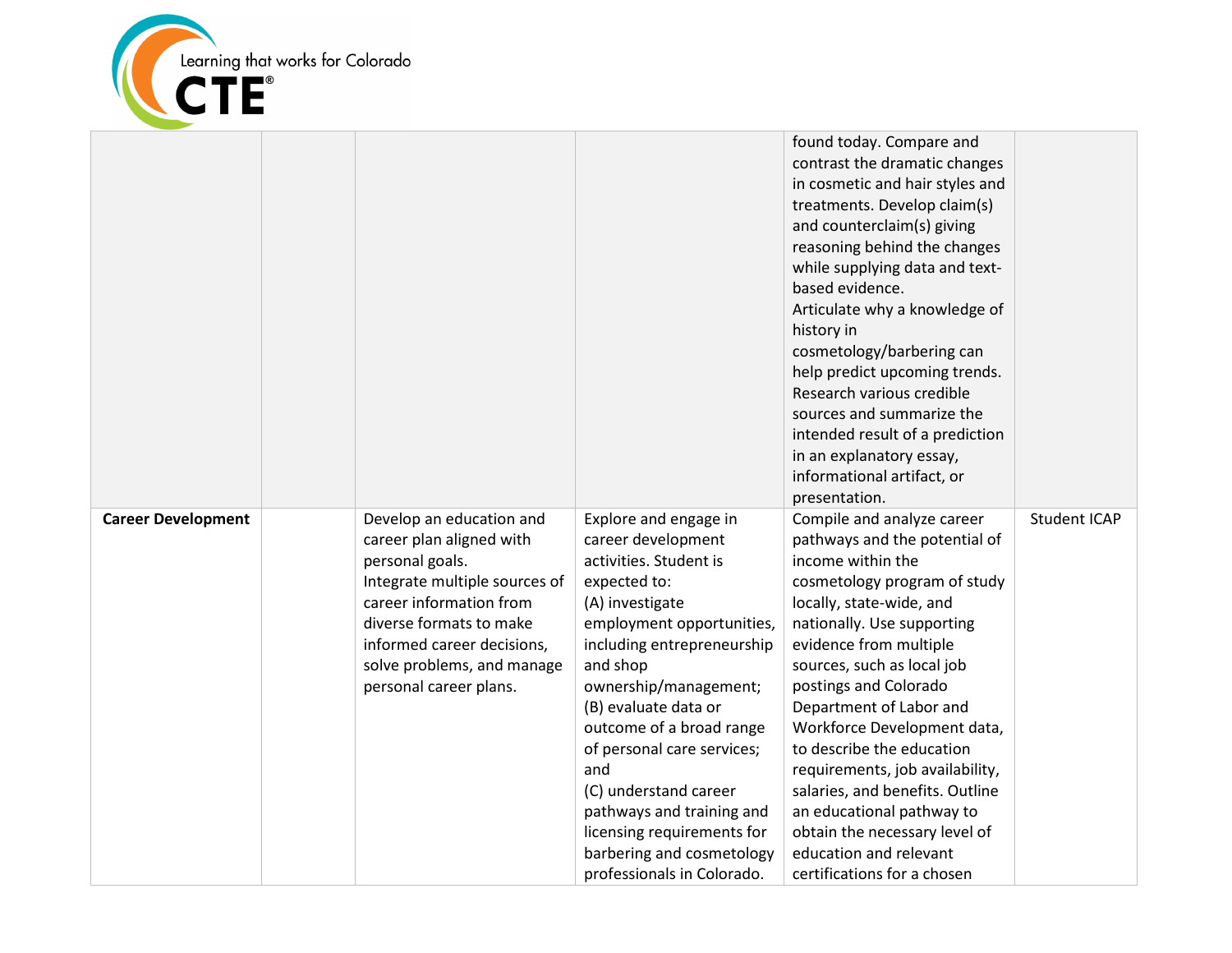

occupation in the cosmetology industry, review and revise throughout the program of study. Careers may include the following, but are not limited to: a. Barber b. Shop Owner/Manager c. Barbering Instructor d. State Board Examiner e. Photo/Movie/Theatre Barber f. Product Sales Representative g. Product Research Chemist Describe personal characteristics and aptitudes, including 21st century skills, needed by barbers. Create a rubric for self-assessing 21st century skills and use it to evaluate course assignments and personal work. Examples include the ability to: a. Communicate verbally and nonverbally in a respectful manner with clients and coworkers b. Work effectively in teams and resolve conflicts when necessary c. Demonstrate a positive work ethic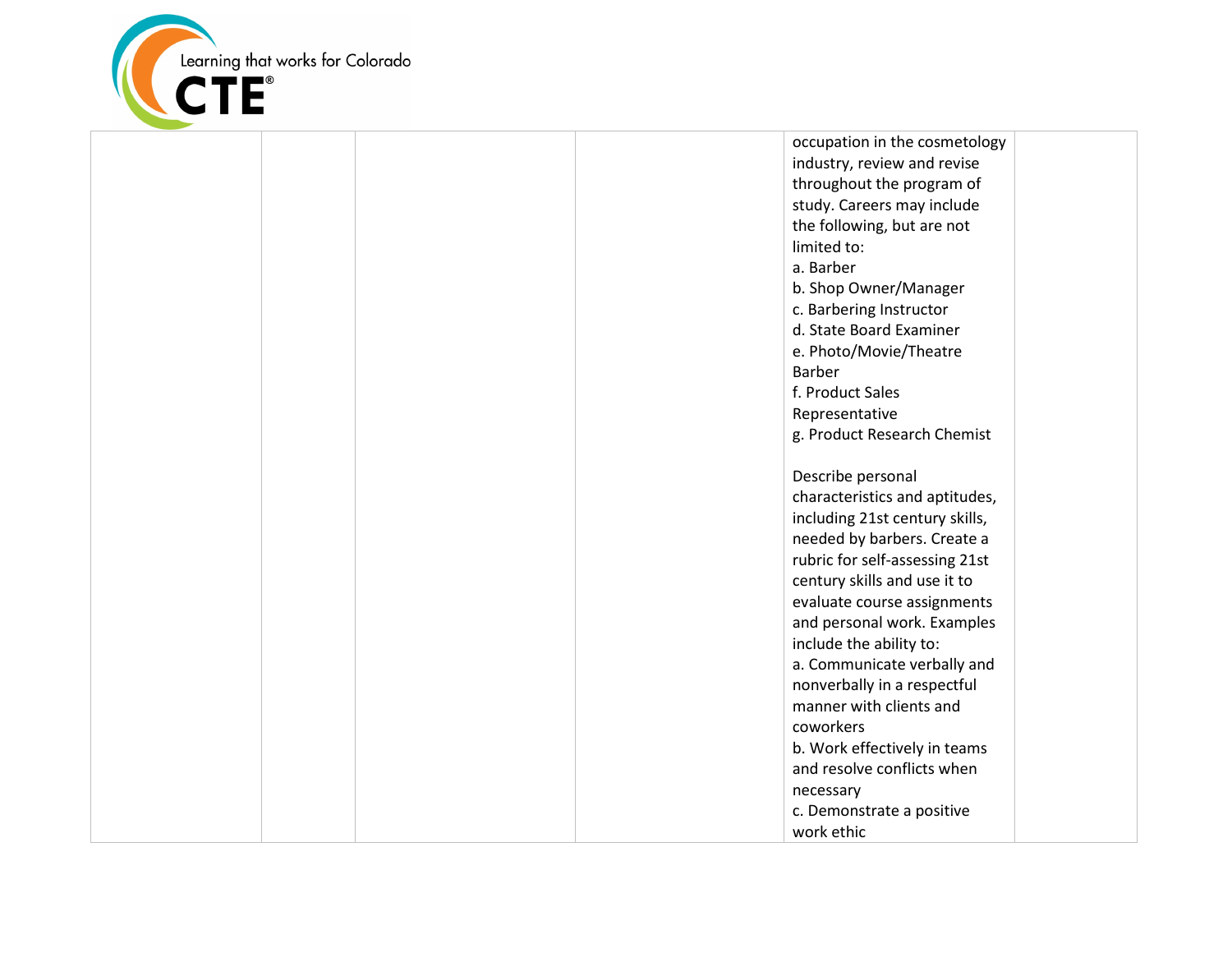

d. Understand different cultures and impact on design and hairstyles e. Adapt to changes f. Manage time and resources wisely Research professional organizations and student organizations in barbering. Select one of each and cite specific textual evidence from the organization and news articles to summarize into an essay. Include the following: a. The mission of the organization b. Benefits of belonging to the organization c. Credentials provided and how they are obtained and maintained d. Journals, newsletters, reports, and other documents it publishes e. Educational opportunities provided f. Competitive opportunities provided g. Conferences held h. Membership costs, levels, student memberships i. Website, contact information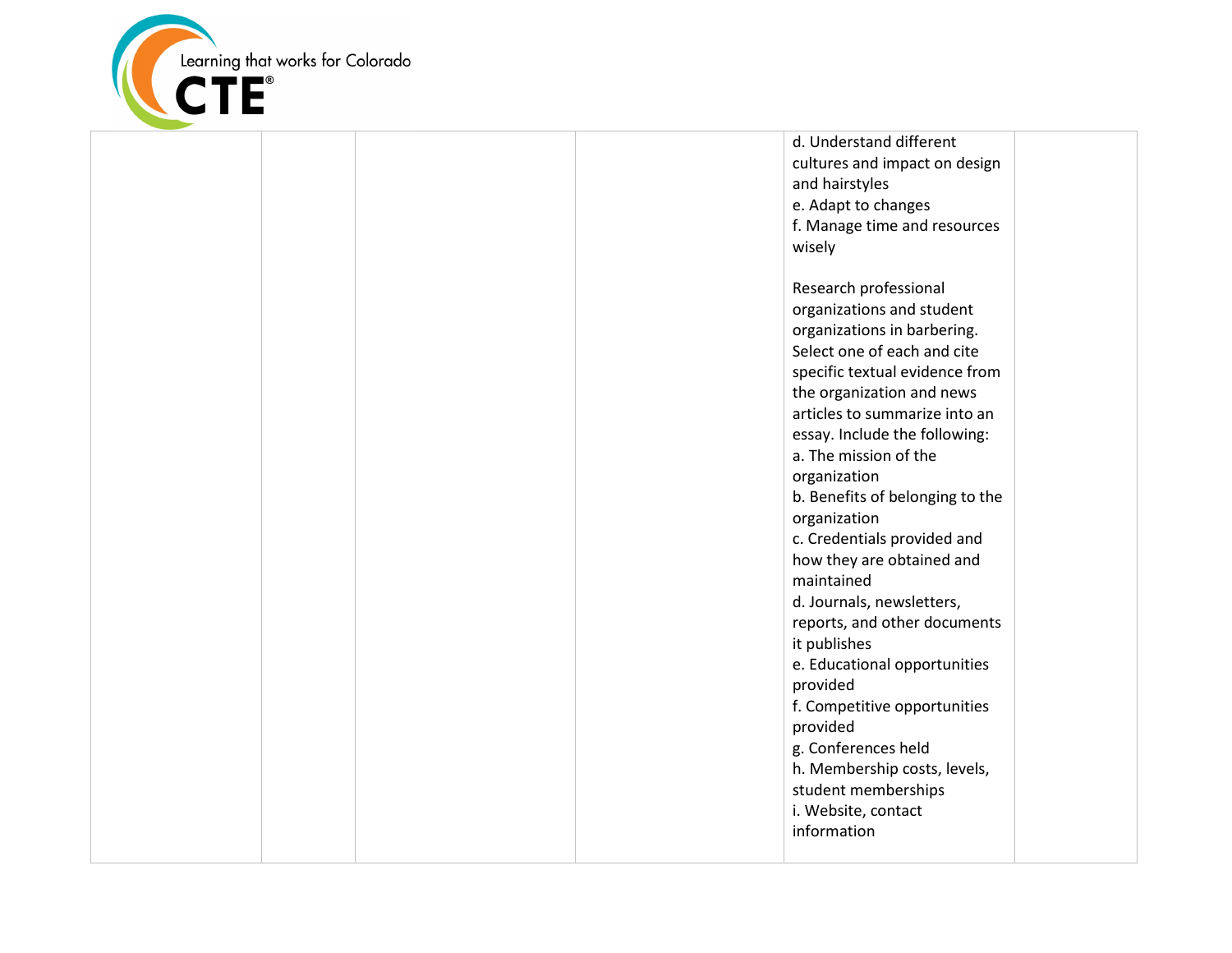

|                                                                                                                                                                                  |                                                                                                                                                                                                                                                                                                                                                                                            |                                                                                                                                                                                                                                                                                                                                                                       | Compile information from the<br>barber and cosmetology<br>career exploration from<br>standards to create a written<br>or electronic career pathway<br>plan outlining academic and<br>career achievement goals and                                                                                                                                                                                                                                |  |
|----------------------------------------------------------------------------------------------------------------------------------------------------------------------------------|--------------------------------------------------------------------------------------------------------------------------------------------------------------------------------------------------------------------------------------------------------------------------------------------------------------------------------------------------------------------------------------------|-----------------------------------------------------------------------------------------------------------------------------------------------------------------------------------------------------------------------------------------------------------------------------------------------------------------------------------------------------------------------|--------------------------------------------------------------------------------------------------------------------------------------------------------------------------------------------------------------------------------------------------------------------------------------------------------------------------------------------------------------------------------------------------------------------------------------------------|--|
|                                                                                                                                                                                  |                                                                                                                                                                                                                                                                                                                                                                                            |                                                                                                                                                                                                                                                                                                                                                                       | objectives, as well as a<br>timeline for ongoing reflection<br>throughout the program of<br>study coursework.<br>Drawing upon personal<br>reflection of barbering<br>theoretical knowledge,<br>practical skills, and current<br>styles, write a philosophy of<br>design. Discuss how to put<br>personal beliefs into practice<br>by including concrete<br>examples of your anticipated<br>career pathway.                                        |  |
| Safety, Sanitation, and<br><b>Efficient Work Practices</b><br>(These standards may<br>be embedded into the<br>individual practice<br>areas or covered as a<br>stand-alone unit.) | Understand and apply<br>safety, sanitation, and<br>efficient work practices for<br>cosmetology professionals.<br>Demonstrate health and<br>safety procedures,<br>regulations, and personal<br>health practices and<br>determine the meaning of<br>symbols, key terms, and<br>domain-specific words and<br>phrases as related to the<br><b>Barbering Industry</b><br>workplace environment. | Careers in barbering<br>include all aspects of<br>sterilization and sanitation<br>procedures. Students will<br>be expected to develop an<br>understanding of the<br>technical knowledge and<br>skills needed for success in<br>the barbering industry<br>including:<br>(A) Demonstrate the<br>development of<br>procedures of a safe and<br>healthy work environment; | Identify personal and jobsite<br>safety hazards and<br>demonstrate practices for safe<br>and healthy work<br>environments. Accurately<br>read, interpret, and<br>demonstrate adherence to<br>safety rules, including but not<br>limited to rules pertaining to<br>Occupational Safety and<br>Health Administration (OSHA)<br>and Environmental Protection<br>Agency (EPA) guidelines, and<br>state and national code<br>requirements. Be able to |  |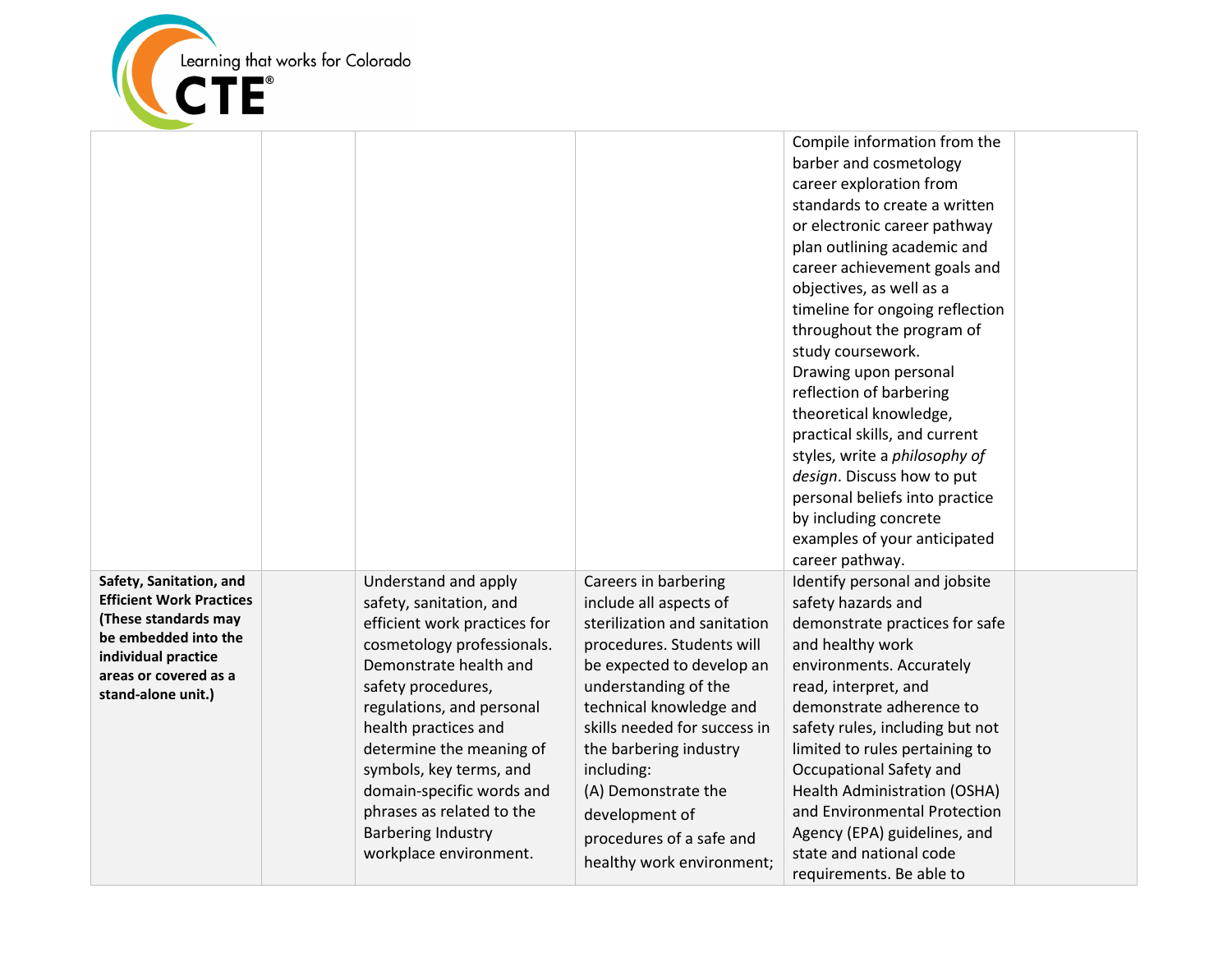

| Use health and safety<br>practices for storing,<br>cleaning, and maintaining<br>tools, equipment, and<br>supplies. | (B) Demonstrate safe<br>handling and use of<br>disinfectant products and<br>tools;<br>(C) Explain and/or<br>demonstrate providing all<br>services in a safe<br>environment, taking<br>measures to prevent the<br>spread of infections and<br>contagious disease;<br>(D) List the various types<br>and classifications of<br>bacteria;<br>(E) Describe how bacteria<br>grow and reproduce;<br>(F) Describe the<br>relationship of bacteria to<br>the spread of disease;<br>(G) Define common<br>diseases and disorders<br>encountered by barbering<br>professionals and provide<br>brief overview of their<br>pathology;<br>(H) Explain and understand<br>the importance of<br>decontamination; and<br>(I) Explain the difference<br>between sanitation,<br>disinfection, and<br>sterilization. | distinguish between rules and<br>explain why certain rules<br>apply.<br>Define and differentiate<br>possible emergencies and<br>emergency procedures.<br>Create a disaster and/or<br>emergency response plan<br>including real-life examples<br>describing principles and<br>practices of infection control<br>and blood-borne pathogens as<br>it applies to EPA, OSHA and<br>Safety Data Sheets (SDS).<br>Identify decontamination<br>procedures to ensure the<br>safety of the client and/or<br>peers in the classroom and<br>laboratory. Apply work-<br>emergency teamwork<br>procedures and social skills in<br>following the rules for<br>professional ethics and<br>demonstrate a cultural<br>awareness of hygiene and<br>socialized differences by using<br>active listening skills.<br>Demonstrate proper set-up<br>and operation of equipment<br>and utilization of materials by<br>mixing chemicals in<br>appropriate proportions<br>according to manufacturer's<br>instructions. Clean and<br>maintain implements by using<br>appropriately mixed chemicals |
|--------------------------------------------------------------------------------------------------------------------|------------------------------------------------------------------------------------------------------------------------------------------------------------------------------------------------------------------------------------------------------------------------------------------------------------------------------------------------------------------------------------------------------------------------------------------------------------------------------------------------------------------------------------------------------------------------------------------------------------------------------------------------------------------------------------------------------------------------------------------------------------------------------------------------|------------------------------------------------------------------------------------------------------------------------------------------------------------------------------------------------------------------------------------------------------------------------------------------------------------------------------------------------------------------------------------------------------------------------------------------------------------------------------------------------------------------------------------------------------------------------------------------------------------------------------------------------------------------------------------------------------------------------------------------------------------------------------------------------------------------------------------------------------------------------------------------------------------------------------------------------------------------------------------------------------------------------------------------------------------------------|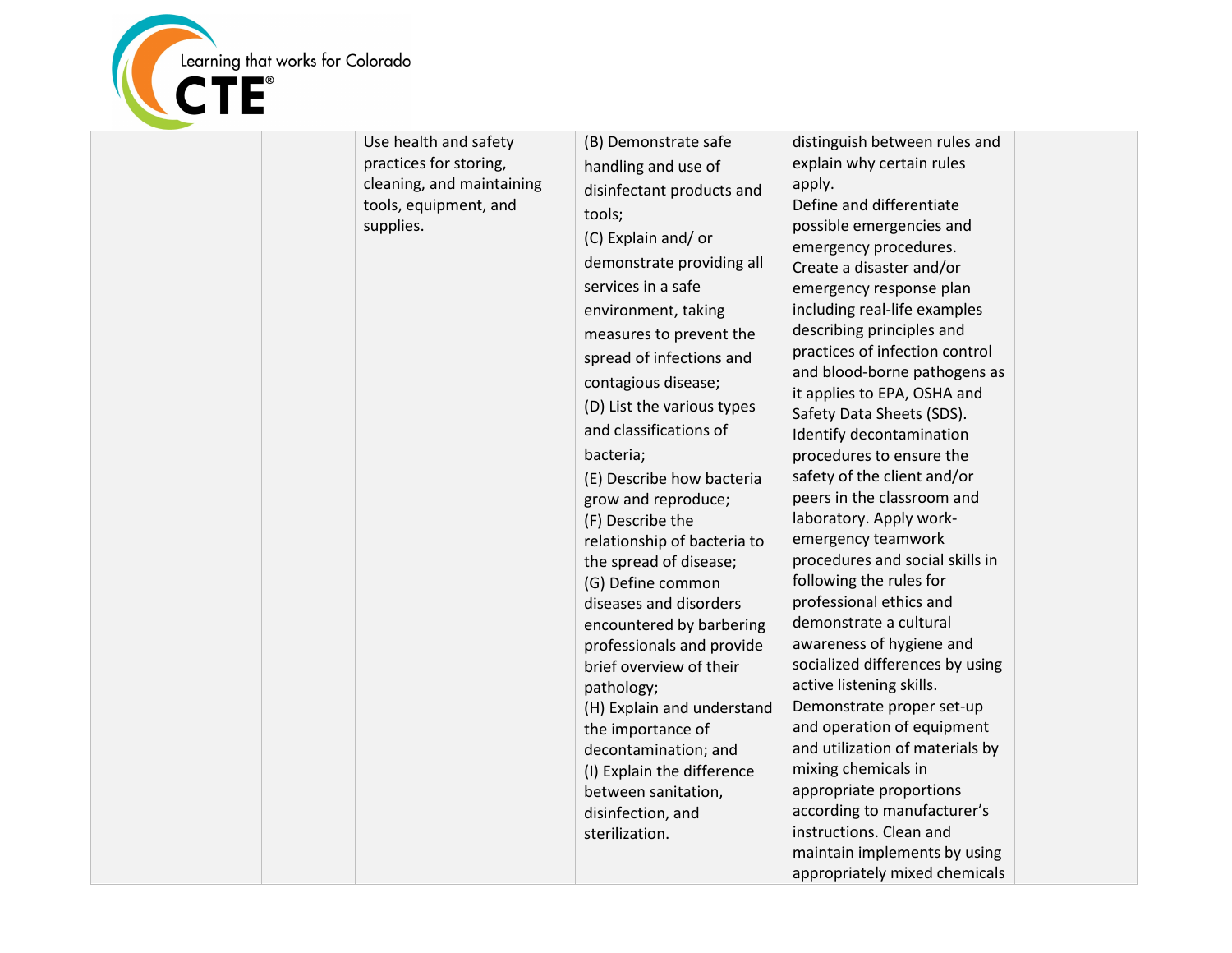

and following the procedures for decontamination of tools. Identify appropriate chemicals and perform disinfecting procedures. Describe, observe, identify, and analyze the functions, structures, and diseases, and disorders of hair, skin and nails. Demonstrate and communicate to the client the proper care of hair, skin, and nails through cleanliness, nutrition, and healthful living. Evaluate and demonstrate proper draping, shampooing and conditioning, and rinsing as it applies to safety or diagnosis of clients. Compile, practice, and critique procedures for maintaining a safe and sanitary environment for clients present in a cosmetology facility. Cite information for the Occupational Safety and Health Administration (OSHA) to identify precautionary guidelines to prevent illness, communicable diseases and injuries. Incorporate safety procedures and complete a safety test with 100 percent accuracy; include exam in course portfolio.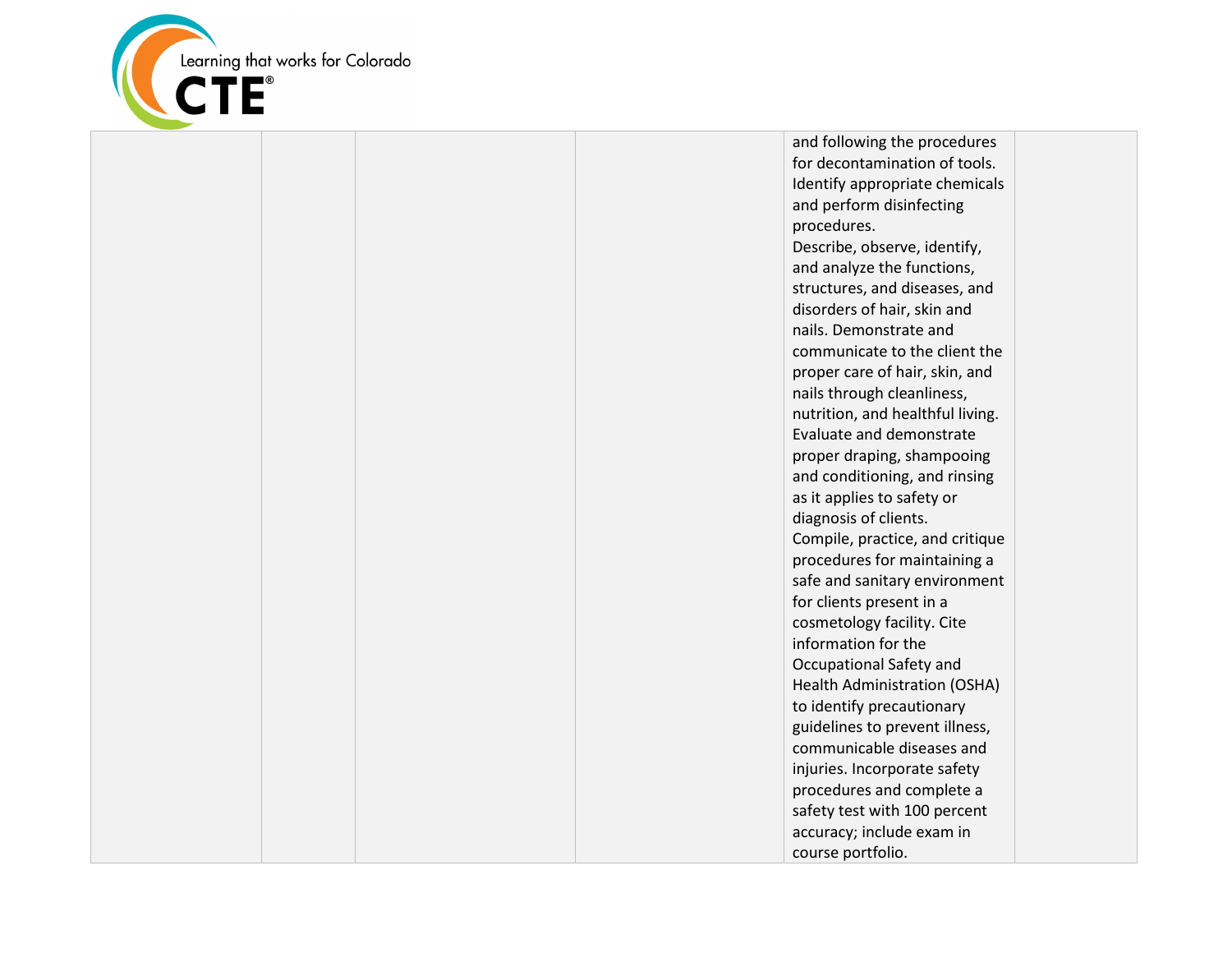

| <b>Applied Academic</b> | Understand and apply       | The student applies           | Students will evaluate hair     |
|-------------------------|----------------------------|-------------------------------|---------------------------------|
| <b>Foundations for</b>  | academic skills for        | academic skills to the field  | and scalp disorders.            |
| <b>Barbering</b>        | applications to the Beauty | of barbering. The student     | a. Analyze the properties of    |
|                         | and Barbering Industry.    | is expected to:               | the hair and scalp; appraises   |
|                         |                            | (A) explain the importance    | hair and scalp disorders and    |
|                         |                            | of anatomy and physiology     | prescribes the proper           |
|                         |                            | to the barbering              | treatments.                     |
|                         |                            | profession;                   | b. Incorporate professional     |
|                         |                            | (B) identify body tissue,     | terminology in the classroom    |
|                         |                            | body systems, and their       | environment, including          |
|                         |                            | functions;                    | medical terms and names for     |
|                         |                            | (C) explain the structure,    | diagnosed disorders of hair     |
|                         |                            | composition, and growth       | and scalp and correct           |
|                         |                            | of skin and hair;             | terminology to identify         |
|                         |                            | (D) apply the principles of   | manipulations and to            |
|                         |                            | organic and inorganic         | prescribe scalp treatments.     |
|                         |                            | chemistry;                    | c. Appraise manipulative skills |
|                         |                            | (E) classify solutions,       | for corrective hair and scalp   |
|                         |                            | suspensions, and              | disorder treatments, including  |
|                         |                            | emulsions that may be         | illustrating how to apply the   |
|                         |                            | used during barbering         | correct treatments.             |
|                         |                            | services;                     |                                 |
|                         |                            | (F) apply an understanding    |                                 |
|                         |                            | of pH and the pH scale to     |                                 |
|                         |                            | barbering services;           |                                 |
|                         |                            | (G) explain the principles    |                                 |
|                         |                            | and practices of infection    |                                 |
|                         |                            | control, including bacterial  |                                 |
|                         |                            | disorders and diseases and    |                                 |
|                         |                            | viruses; and                  |                                 |
|                         |                            | (H) explore the nature of     |                                 |
|                         |                            | electricity by defining types |                                 |
|                         |                            | of electric current and the   |                                 |
|                         |                            | electric modalities used in   |                                 |
|                         |                            | barbering.                    |                                 |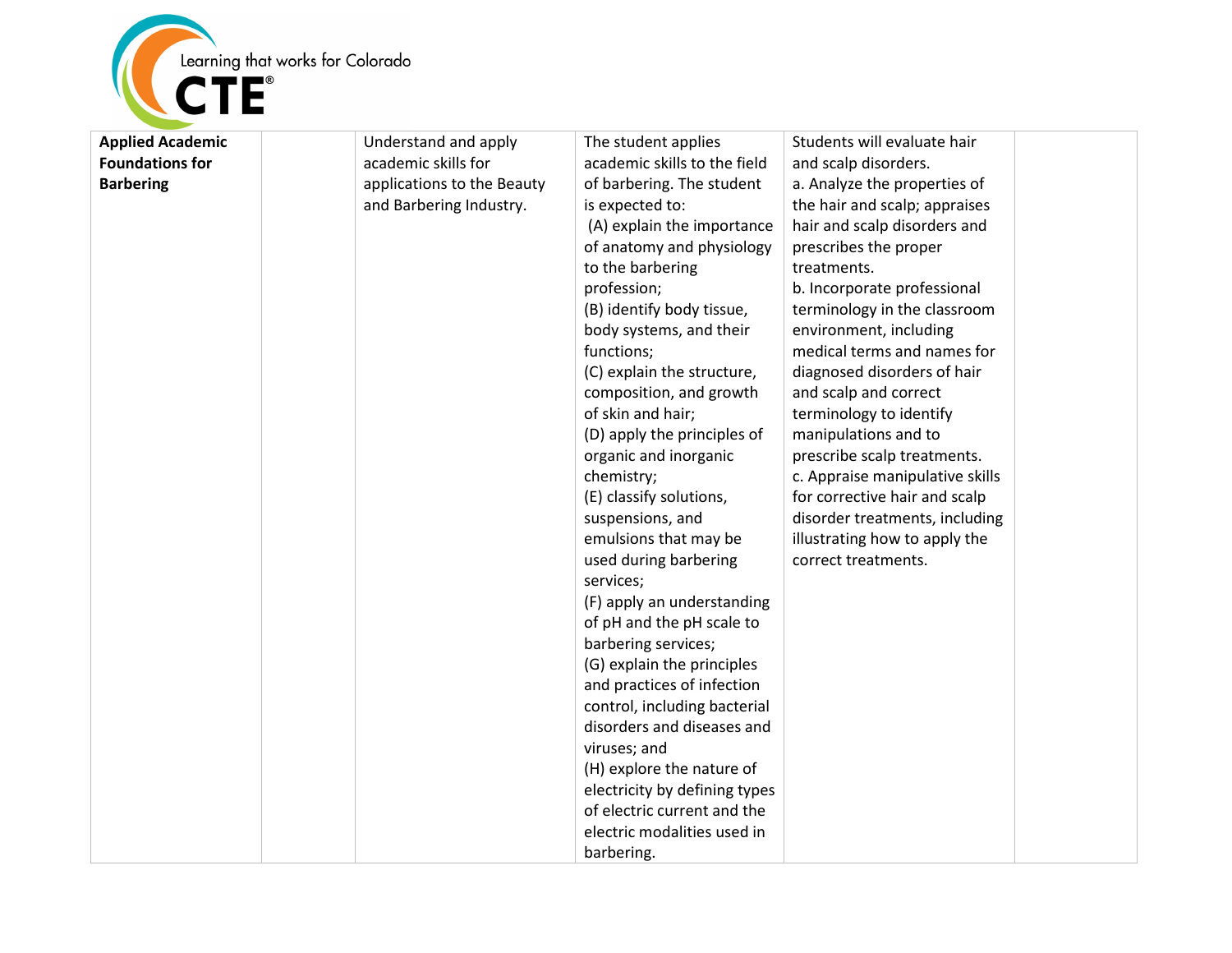

| <b>Personal and</b>         | Demonstrate effective oral                                                                                                                                                                                                                        | The student demonstrates                                                                                                                                                                                                                                                                                                                                                                                                                                                                                                                                                                                                                                                    | SkillsUSA Career Essentials                                                                                                                                                                                                                 | SkillsUSA                                                               |
|-----------------------------|---------------------------------------------------------------------------------------------------------------------------------------------------------------------------------------------------------------------------------------------------|-----------------------------------------------------------------------------------------------------------------------------------------------------------------------------------------------------------------------------------------------------------------------------------------------------------------------------------------------------------------------------------------------------------------------------------------------------------------------------------------------------------------------------------------------------------------------------------------------------------------------------------------------------------------------------|---------------------------------------------------------------------------------------------------------------------------------------------------------------------------------------------------------------------------------------------|-------------------------------------------------------------------------|
| <b>Employability Skills</b> | and written communication                                                                                                                                                                                                                         | professional                                                                                                                                                                                                                                                                                                                                                                                                                                                                                                                                                                                                                                                                | may be used as an assessment                                                                                                                                                                                                                | Leadership                                                              |
| for Client Services         | skills with diverse<br>individuals, including<br>coworkers, management,<br>and customers.<br>Understand and apply<br>knowledge of business and<br>employability skills required                                                                   | standards/employability<br>skills as required by<br>business and industry. The<br>student is expected to:<br>(A) demonstrate<br>professionalism in how to<br>dress appropriately, speak                                                                                                                                                                                                                                                                                                                                                                                                                                                                                     | for these standards.<br>Students may also be creating<br>professional portfolios that<br>may include:<br>Career Pathway Plan<br>Professionalism Rubric<br>Professional<br>$\bullet$                                                         | Contests<br>SkillsUSA 4<br>Pillars<br>SkillsUSA<br>Career<br>Essentials |
|                             | of barbering professionals.<br>Acquire and accurately use<br>beauty/barber industry<br>terminology and protocols at<br>the career and college<br>readiness level for<br>communicating effectively in<br>oral, written, and<br>multimedia formats. | politely, and conduct<br>oneself in a manner<br>appropriate for the<br>profession and work site;<br>(B) employ the ability to be<br>trustworthy by complying<br>with an ethical course of<br>action;<br>(C) use conflict-<br>management skills to avoid<br>potential or perceived<br>conflict;<br>(D) demonstrate effective<br>oral and written<br>communication skills with<br>diverse individuals,<br>including coworkers,<br>management, and<br>customers;<br>(E) develop skill in handling<br>multiple tasks<br>simultaneously such as<br>prioritizing tasks, managing<br>workflow under pressure,<br>and completing work-<br>related activities in a timely<br>manner; | <b>Organization Essay</b><br>Philosophy of Design<br>Professional<br>Development<br><b>Agencies Artifact</b><br>Disaster/Emergency<br>Response Plan<br>Safety Exam<br>Hair, Skin, and Nails<br>Artifact(s)<br>Graphics of<br>Demonstrations |                                                                         |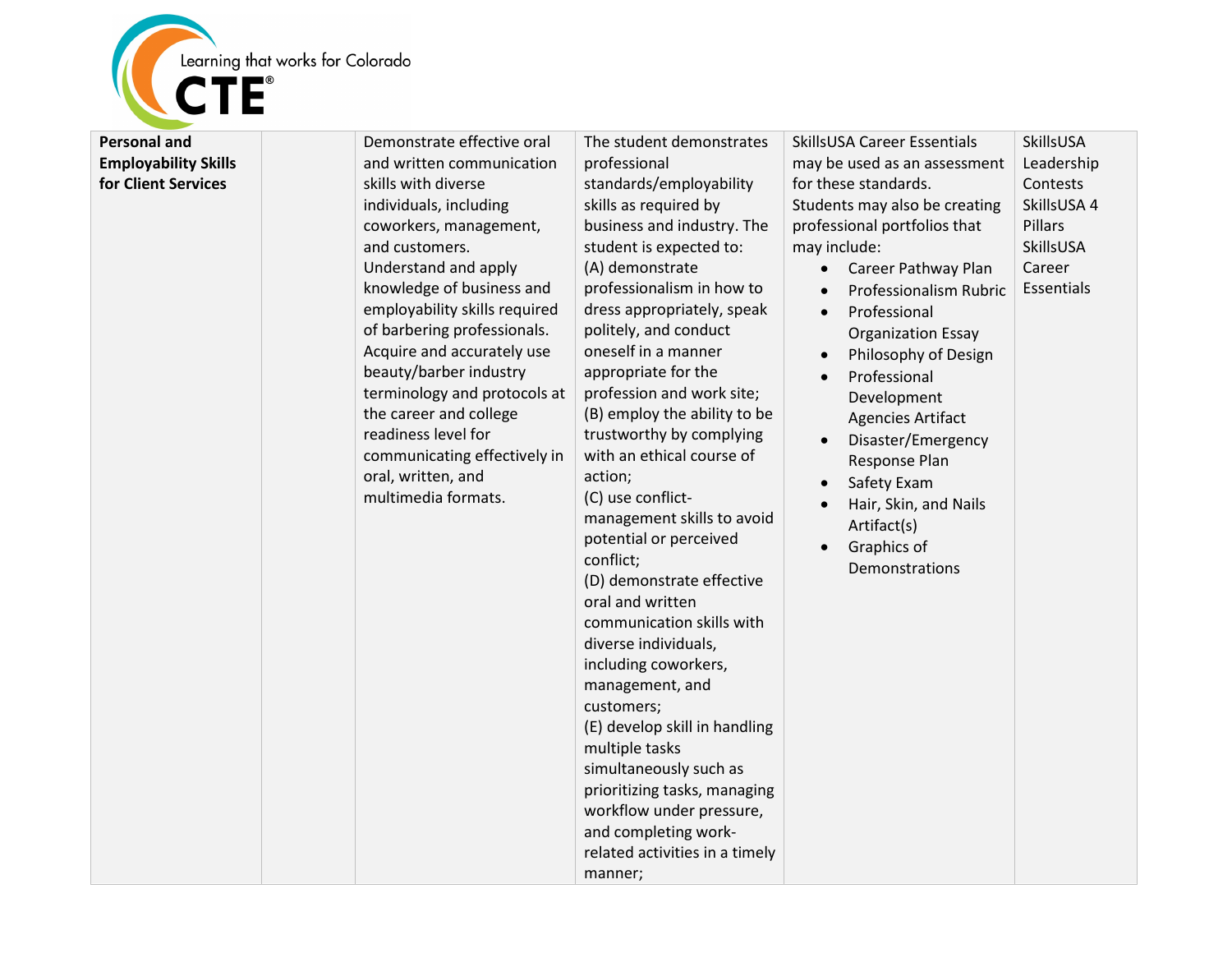

|                           |                                                                                                                                                                                        | (F) exercise personal<br>ownership over the<br>quantity and quality of<br>individual performance<br>and team assignment; and<br>(G) employ leadership skills<br>within a classroom or<br>community setting to<br>maintain positive<br>relationships.                                                                                                                                                                                                                                                                                                                                                           |  |
|---------------------------|----------------------------------------------------------------------------------------------------------------------------------------------------------------------------------------|----------------------------------------------------------------------------------------------------------------------------------------------------------------------------------------------------------------------------------------------------------------------------------------------------------------------------------------------------------------------------------------------------------------------------------------------------------------------------------------------------------------------------------------------------------------------------------------------------------------|--|
| <b>Barbering Services</b> | Demonstrate knowledge of<br>practical barbering industry<br>skills such as haircutting and<br>design.<br>Understand and apply tools<br>and techniques for basic<br>barbering services. | Analyze procedures for<br>cleansing and<br>reconditioning the hair and<br>the scalp. Student is<br>expected to:<br>(A) differentiate between<br>draping procedures for<br>wet, dry, and chemical<br>services and determine<br>proper protection for the<br>client based on the task to<br>be performed;<br>(B) perform infection<br>control and safety<br>procedures including<br>scaling and brushing<br>techniques;<br>(C) evaluate when, why,<br>and how to brush the hair<br>and scalp, including<br>differentiating the brushing<br>procedure for various<br>services, skin type, and<br>scalp condition; |  |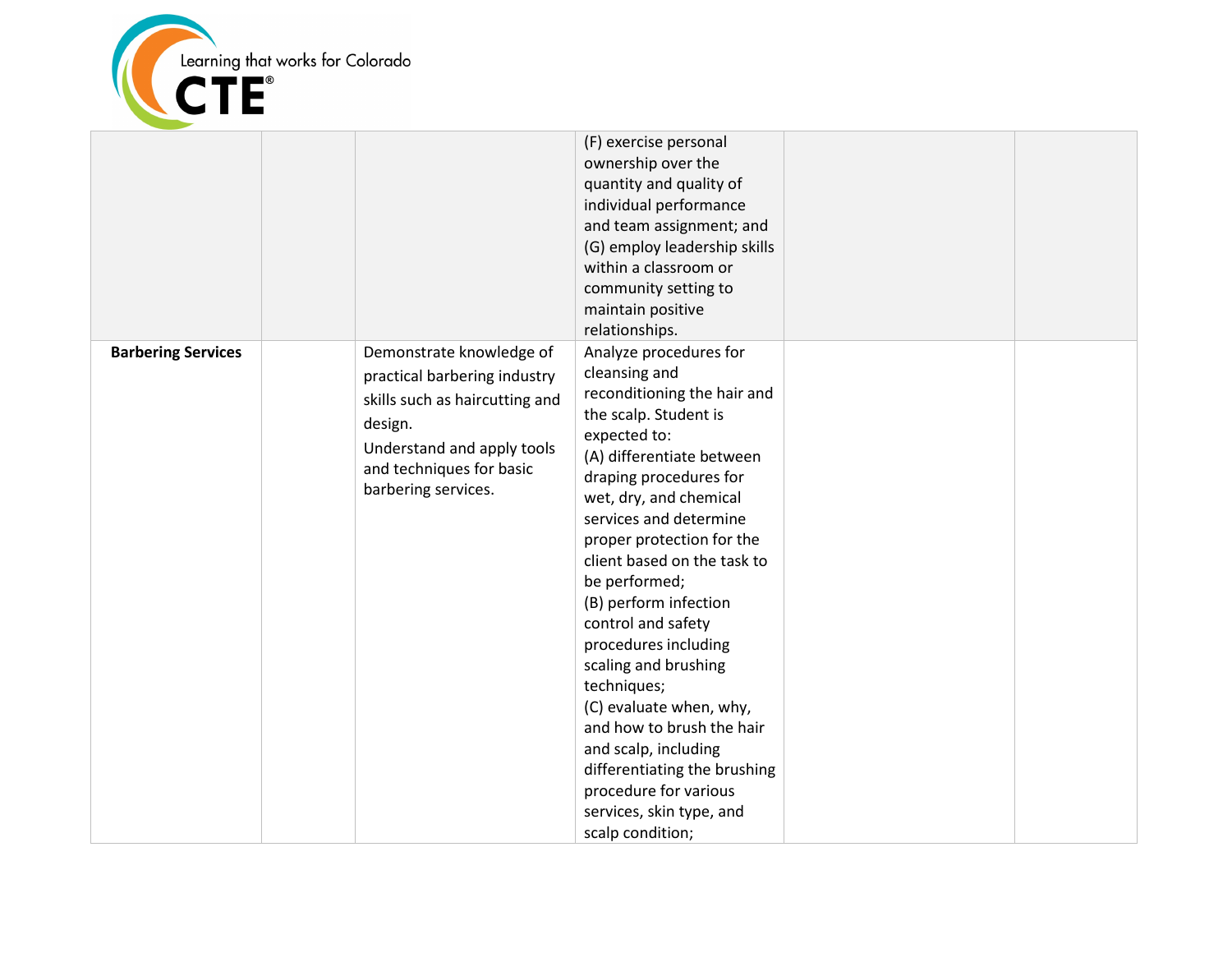

(D) appraise various types of shampoos and conditioners; and (E) choose the proper procedure for scalp manipulations during a shampoo, including both relaxing and stimulating manipulations. Perform and evaluate basic haircutting techniques. Student is expected to: (A) implement safety procedures using haircutting scissors, razors, and thinning shears; (B) select proper sectioning techniques for various haircuts, including parting; (C) differentiate between stationary and traveling guidelines and complete haircuts with different guidelines; and (D) employ geometric lines and angles in haircutting. Create harmony using design principles and elements of design. The student is expected to: (A) appraise elements and principles of hair design, including facial shapes, geometric lines and angles, and visible and invisible braids;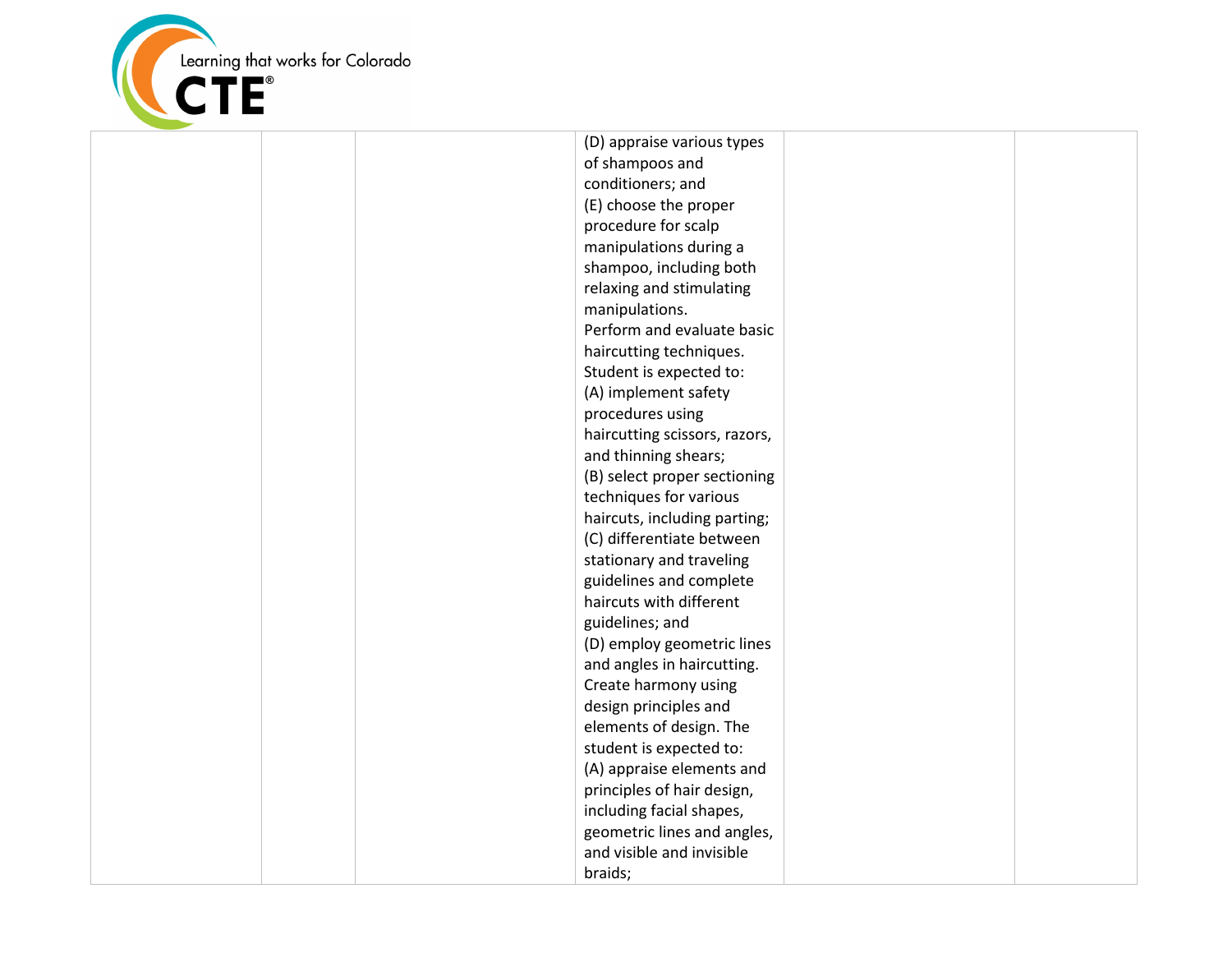

|                                                                                        |                                                                                                             | (B) evaluate and<br>demonstrate styling<br>techniques such as molding<br>shaping and finishing<br>techniques; and<br>(C) compare thermal<br>styling to wet styling;<br>evaluate uses of thermal<br>styling for various types of<br>ethnic hair and correctly<br>employ both techniques.<br>Choose and safely use<br>implements, tools, and<br>equipment in the<br>barbering industry. Student<br>is expected to:<br>(A) identify each<br>implement, piece of<br>equipment, and tool used<br>in the barbering industry<br>and use each implement<br>appropriately to perform<br>procedures;<br>(B) demonstrate the<br>correct implement, piece<br>of equipment, and related<br>tools for a given task; and<br>(C) evaluate cleansing and<br>sanitizing implements,<br>tools, and equipment<br>procedures. |                                                                                                                                                    |  |
|----------------------------------------------------------------------------------------|-------------------------------------------------------------------------------------------------------------|----------------------------------------------------------------------------------------------------------------------------------------------------------------------------------------------------------------------------------------------------------------------------------------------------------------------------------------------------------------------------------------------------------------------------------------------------------------------------------------------------------------------------------------------------------------------------------------------------------------------------------------------------------------------------------------------------------------------------------------------------------------------------------------------------------|----------------------------------------------------------------------------------------------------------------------------------------------------|--|
| Laws, Rules, and<br><b>Regulations (This</b><br>section may be<br>taught in any of the | Understand the laws, rules,<br>and regulations established<br>by Colorado State Statute<br>and the Colorado | The student demonstrates<br>knowledge of rules and<br>regulations established by<br>the Colorado Department                                                                                                                                                                                                                                                                                                                                                                                                                                                                                                                                                                                                                                                                                              | Research and summarize in a<br>clear and coherent narrative<br>the legislative and electoral<br>processes of state<br>governments as it relates to |  |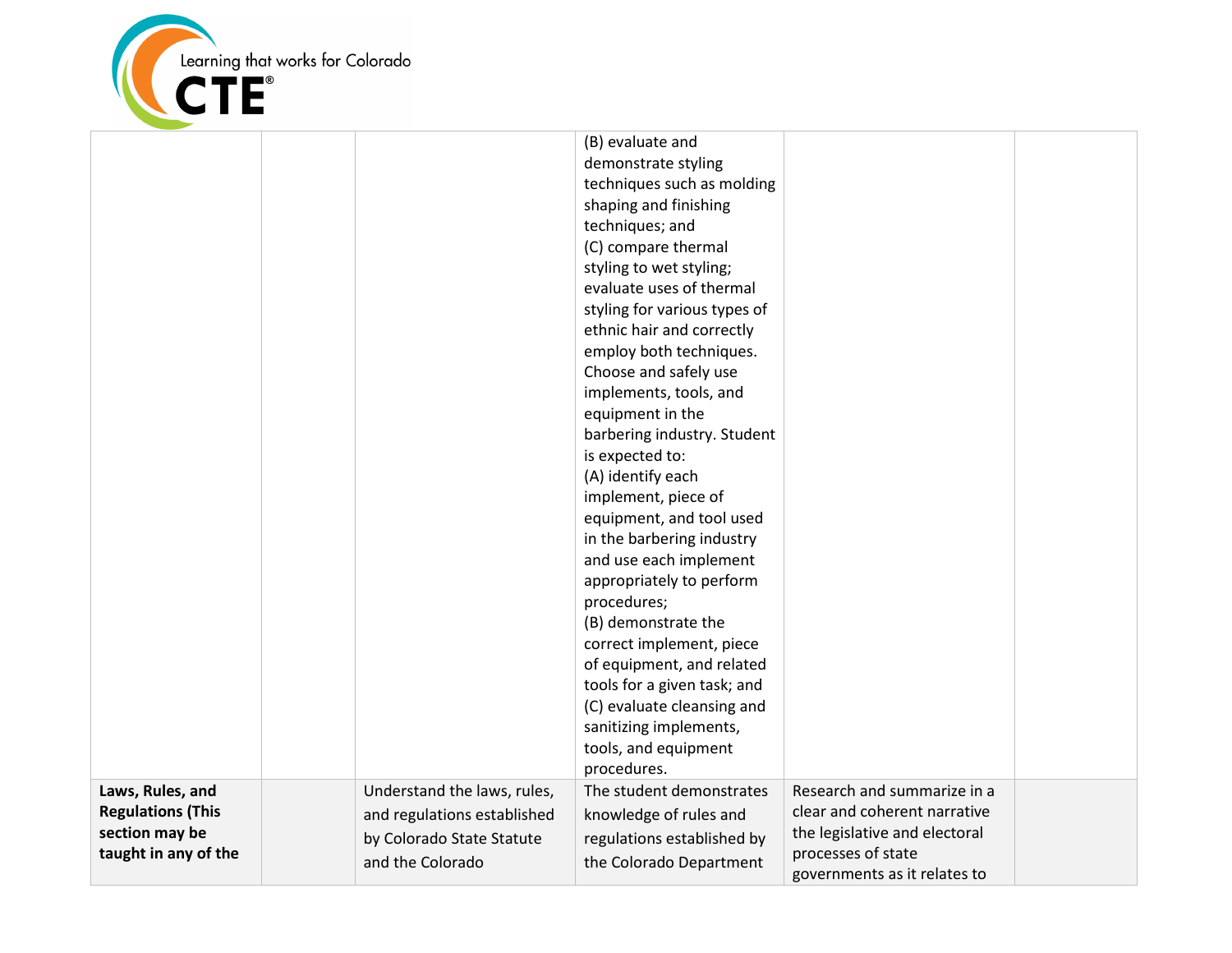

**pathway sequence.)** Agencies pertaining to cosmetology professions. Practice professional, ethical, and legal behavior, responding thoughtfully to diverse perspectives and resolving contradictions when possible, consistent with applicable laws, regulations, and organizational norms. (DORA) Office of Barber and Cosmetology. The student is expected to: (A) apply health and safety policies and procedures; (B) recognize risks and potentially hazardous situations in compliance with the state rules and regulations; (C) comply with all applicable rules, laws, and regulations; (D) navigate the DORA website for exam eligibility, exam procedures, and other information related to licensing; (E) identify licensure and renewal requirements of the licensee or licensed cosmetology establishment or school; and (F) explain the importance of personal integrity, confidentiality, and ethical behavior in the workplace.

cosmetology actions using public documents, textbooks, or government websites. Identify your role as well as the role of public agencies in supporting elected officials to meet goals and objectives, and in endorsing approved legislation or participating in the public rule-making process.

of Regulatory Agencies

Gather research and analyze information from the Colorado Department of Regulatory Agencies (DORA) Office of Barber and Cosmetology Licensure. Generate a visual representation (e.g., chart, diagram, brochure, etc.) to illustrate important connections to the following: a. Sanitation, disinfection, and safety laws: cleaning and disinfecting of implements and equipment, cleaning and disinfecting work environment, and sanitary procedures and pathogens b. Licensing, certification, and industry credentialing requirements c. Legal responsibilities, behaviors, and